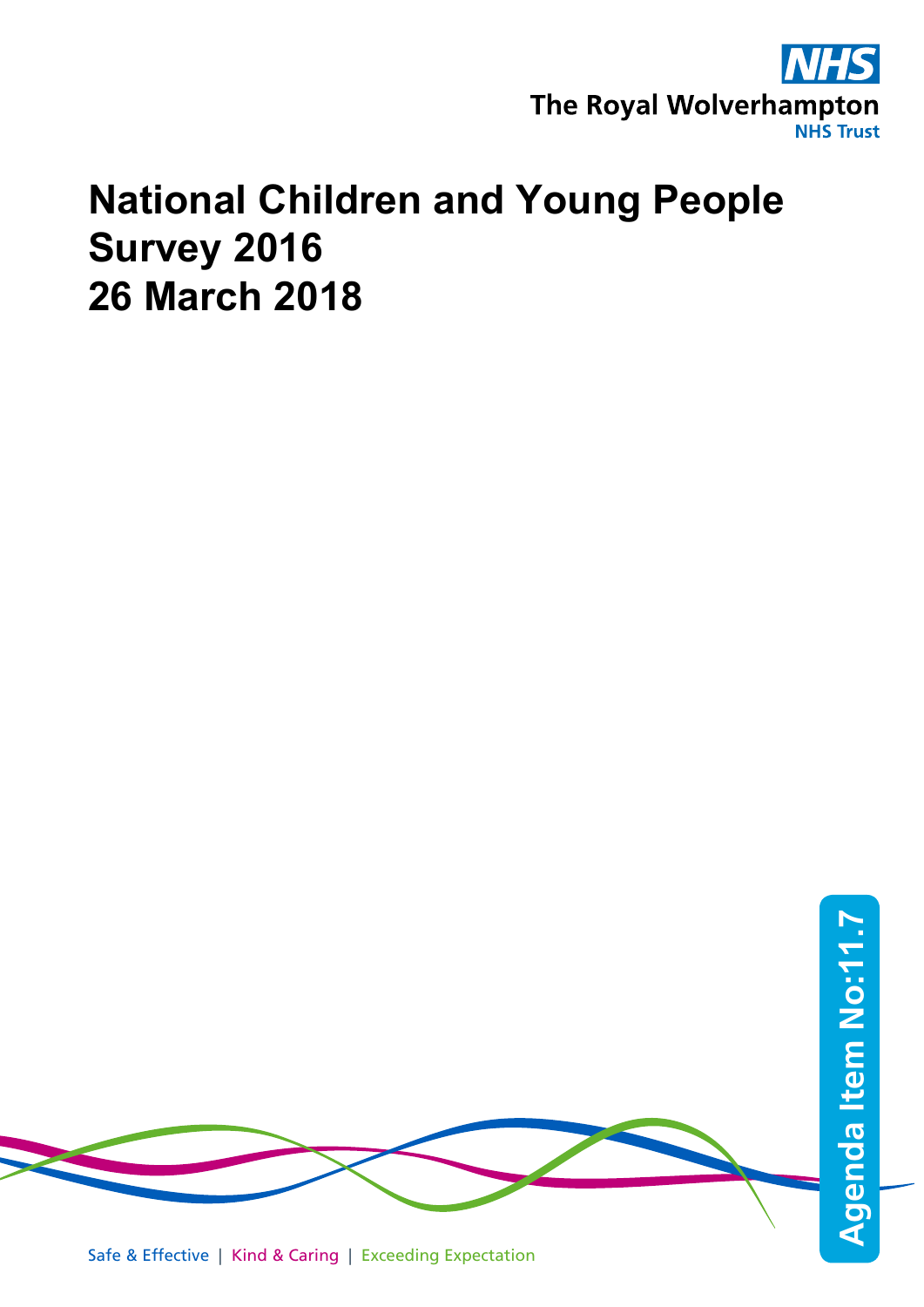# The Royal Wolverhampton NHS



**NHS Trust** 

|                                     | <b>Trust Board Report</b>                                                                                                                                                                                                                                                                                                                                                                                                                                              |
|-------------------------------------|------------------------------------------------------------------------------------------------------------------------------------------------------------------------------------------------------------------------------------------------------------------------------------------------------------------------------------------------------------------------------------------------------------------------------------------------------------------------|
| <b>Meeting Date:</b>                | 26 <sup>th</sup> March 2018                                                                                                                                                                                                                                                                                                                                                                                                                                            |
| Title:                              | National Children and Young People Survey 2016                                                                                                                                                                                                                                                                                                                                                                                                                         |
| <b>Executive</b><br><b>Summary:</b> | The following report summarises the results of the National Children<br>and Young People Survey 2016. Patients were eligible to participate in<br>the survey if they were admitted to hospital as in inpatient or day case<br>and aged between 15 days and 15 years old when discharged<br>between 1 November and 31 November 2016.<br>The survey of children and young people used three different<br>questionnaires, each one appropriate for a different age group. |
| <b>Action</b><br><b>Requested:</b>  | <b>Receive</b>                                                                                                                                                                                                                                                                                                                                                                                                                                                         |
| For the attention<br>of the Board   | With a mailing of 1250 questionnaires and a total of 248 returned<br>completed, the Trust had a response rate of 20%.                                                                                                                                                                                                                                                                                                                                                  |
|                                     | 8 questions were showing a significant reduction in score (more than<br>5%) – all of which were responded to by the parent/carer and related<br>to a variety of issues such as privacy, dignity, and the complexity or<br>lack of information given.                                                                                                                                                                                                                   |
|                                     | 32 questions showed no significant change in score since 2014.<br>0 questions showed a statistically significant improvement.                                                                                                                                                                                                                                                                                                                                          |
|                                     | 4 questions were in the highest 20% of Trust scores relating to ability<br>to ask questions and information upon discharge.                                                                                                                                                                                                                                                                                                                                            |
|                                     | None of the questions relating to discharge experienced a decline in<br>score.                                                                                                                                                                                                                                                                                                                                                                                         |
|                                     | The Trust scored in the bottom 20% of Trusts on 39 questions.                                                                                                                                                                                                                                                                                                                                                                                                          |
|                                     | The activities available for children and young people have scored low.<br>This relates to both ward play activities and distraction activities during<br>treatment/procedures.                                                                                                                                                                                                                                                                                        |
| <b>Assure</b>                       | Assurance provided on the compliance with the Care Quality<br>Commission mandatory survey for Children and Young People which<br>is part of a wider programme of NHS patient surveys, which covers a<br>range of topics including adult inpatients, emergency departments and<br>maternity services.                                                                                                                                                                   |
| <b>Advise</b>                       | Areas of concern are the areas where there has been a significant<br>reduction in score and where the Trust scores in the lowest 20% of<br>Trusts nationally.                                                                                                                                                                                                                                                                                                          |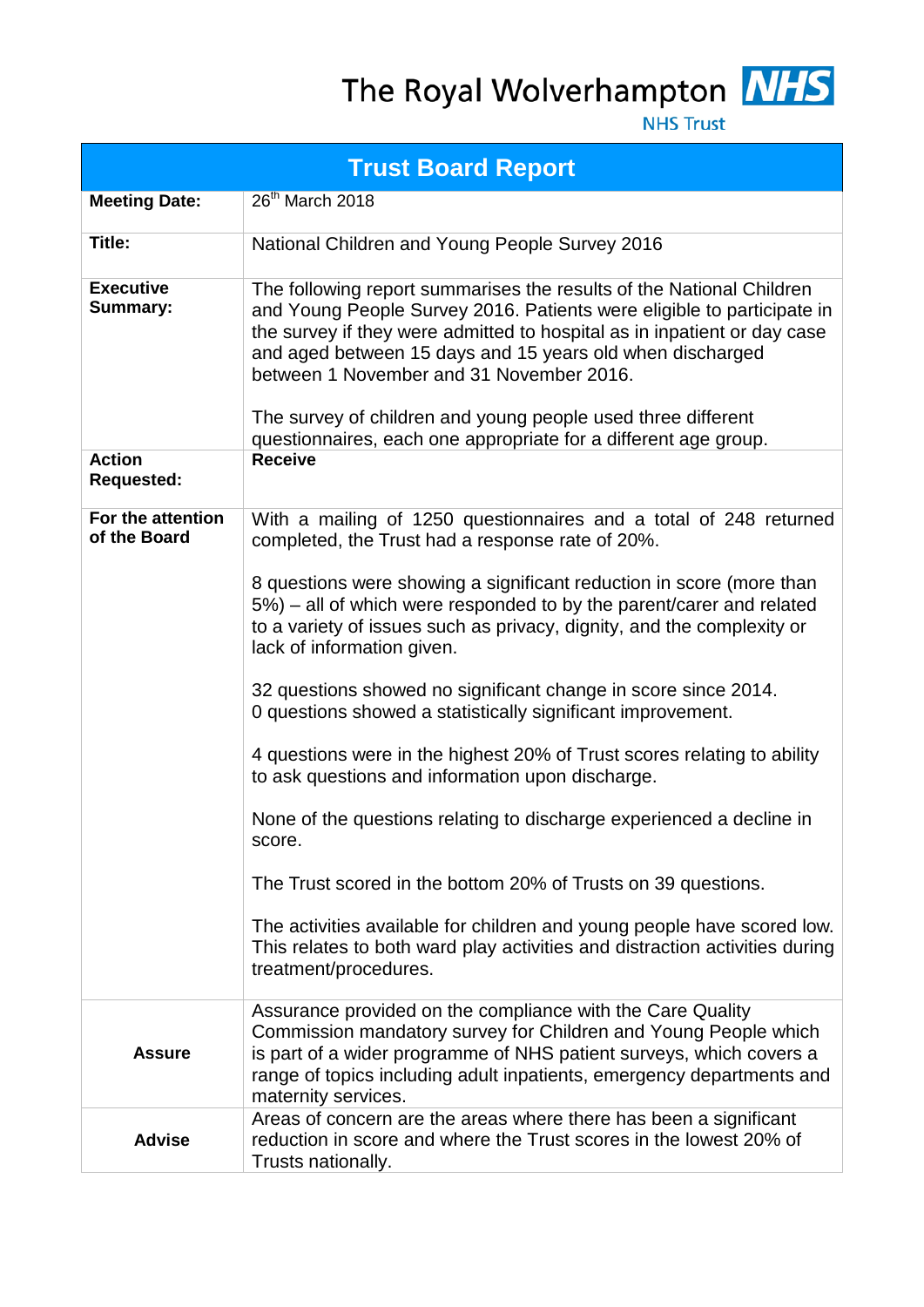| <b>Alert</b>                                                   |                                                                                                                                                                                                                                                                                       |
|----------------------------------------------------------------|---------------------------------------------------------------------------------------------------------------------------------------------------------------------------------------------------------------------------------------------------------------------------------------|
| <b>Author + Contact</b><br>Details:                            | Alison Dowling, Head of Patient Experience and Public Involvement<br>Tel 01902 695363 alison.dowling1@nhs.net                                                                                                                                                                         |
| <b>Links to Trust</b><br><b>Strategic</b><br><b>Objectives</b> | 1. Create a culture of compassion, safety and quality<br>2. Proactively seek opportunities to develop our services<br>3. To have an effective and well integrated local health and care<br>system that operates efficiently<br>6. Be in the top 25% of all key performance indicators |
| <b>Resource</b><br><b>Implications:</b>                        | <b>None</b>                                                                                                                                                                                                                                                                           |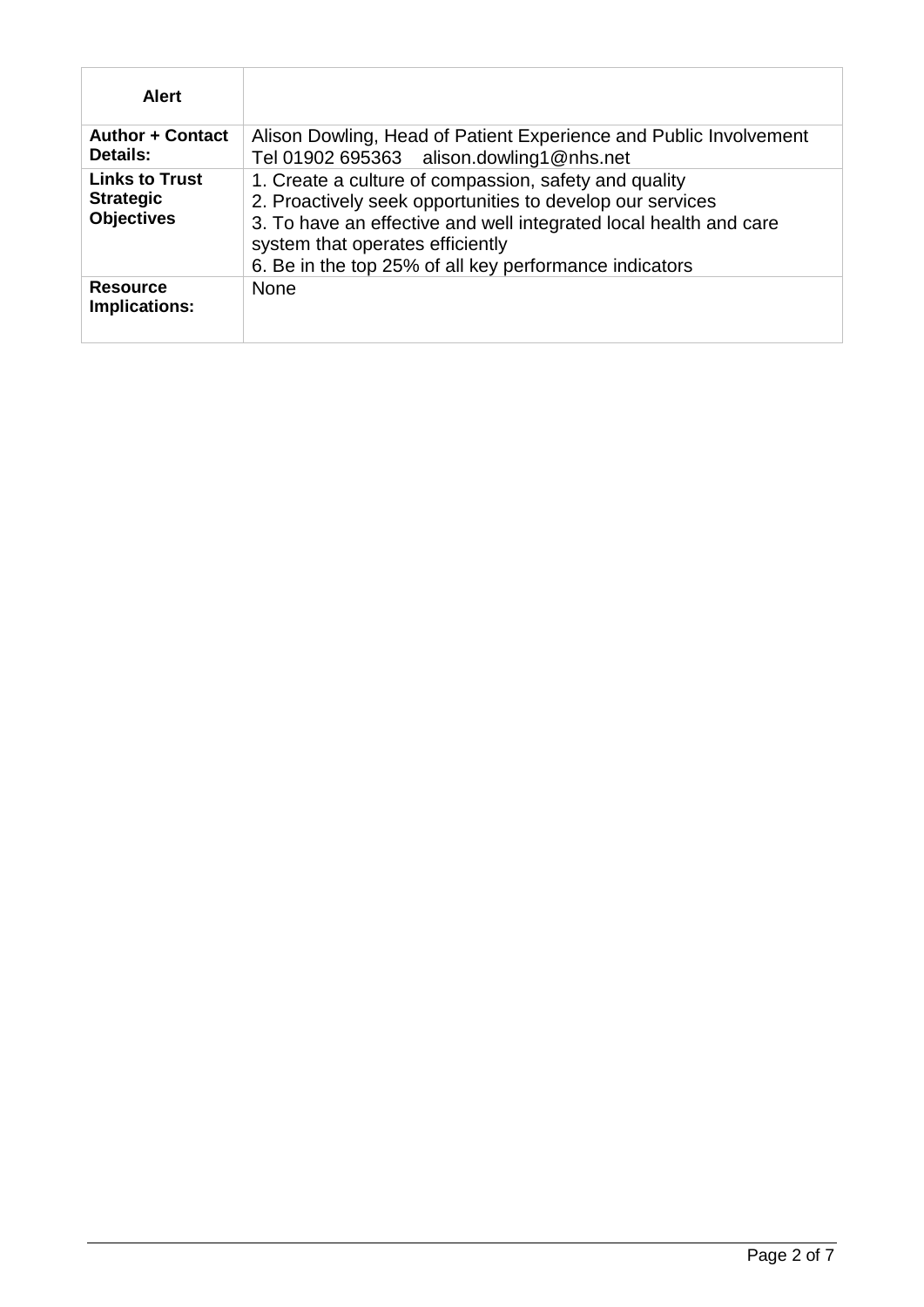| <b>CQC Domains</b>               | <b>Safe:</b> patients, staff and the public are protected from abuse and avoidable harm.<br><b>Effective:</b> care, treatment and support achieves good outcomes, helping people maintain<br>quality of life and is based on the best available evidence. |
|----------------------------------|-----------------------------------------------------------------------------------------------------------------------------------------------------------------------------------------------------------------------------------------------------------|
|                                  |                                                                                                                                                                                                                                                           |
|                                  | <b>Caring:</b> staff involve and treat everyone with compassion, kindness, dignity and respect.                                                                                                                                                           |
|                                  | <b>Responsive:</b> services are organised so that they meet people's needs.                                                                                                                                                                               |
|                                  | Well-led: the leadership, management and governance of the organisation make sure it's<br>providing high-quality care that's based around individual needs, that it encourages learning<br>and innovation, and that it promotes an open and fair culture. |
| <b>Equality and</b>              | None                                                                                                                                                                                                                                                      |
| <b>Diversity Impact</b>          |                                                                                                                                                                                                                                                           |
|                                  |                                                                                                                                                                                                                                                           |
| <b>Risks: BAF/TRR</b>            |                                                                                                                                                                                                                                                           |
| <b>Risk: Appetite</b>            |                                                                                                                                                                                                                                                           |
| <b>Public or Private:</b>        |                                                                                                                                                                                                                                                           |
| Other formal<br>bodies involved: |                                                                                                                                                                                                                                                           |
| <b>References</b>                | http://www.cqc.org.uk/provider/RL4/survey/14#undefined                                                                                                                                                                                                    |
| <b>NHS</b>                       | In determining this matter, the Board should have regard to the Core                                                                                                                                                                                      |
| <b>Constitution:</b>             | principles contained in the Constitution of:                                                                                                                                                                                                              |
|                                  | Equality of treatment and access to services                                                                                                                                                                                                              |
|                                  |                                                                                                                                                                                                                                                           |
|                                  | High standards of excellence and professionalism                                                                                                                                                                                                          |
|                                  | Service user preferences                                                                                                                                                                                                                                  |
|                                  | Cross community working                                                                                                                                                                                                                                   |
|                                  | <b>Best Value</b>                                                                                                                                                                                                                                         |
|                                  | Accountability through local influence and scrutiny                                                                                                                                                                                                       |

#### **Report Details**

1

#### **National Children and Young People Survey 2016 – published by the CQC November 2017.**

This report summarises the headline findings of the 2016 National Children and Young People's Survey.

There were three version of the questionnaire, for children aged 0-7yr olds (answered by parents/carers of children only), the other two being questionnaires 8-12yrs and 12-15 years (both answered by parents/carers and children). For the purposes of reporting, the questions for adults within questionnaires for 8-11yrs and 12-15yrs have been aggregated together with the response from questionnaire 0- 7yrs, where questions are comparative.

For these analyses the figures have been calculated based on the 2014 national data and then weighted the data to account for changes to the demographics of responders this year.

For example, with the inclusion of type 3 departments this year significantly more responses were about emergency admissions in 2017 than 2014 and this has been accounted for in the analysis. The age and sex which both influence the way that people respond have also been considered for weighting purposes.

- With a mailing of 1250 questionnaires and a total of 248 returned completed, the Trust had a response rate of 20%.
- 8 questions were showing a significant reduction in score (more than 5%) all of which were responded to by the parent/carer and related to a variety of issues such as privacy, dignity, and the complexity or lack of information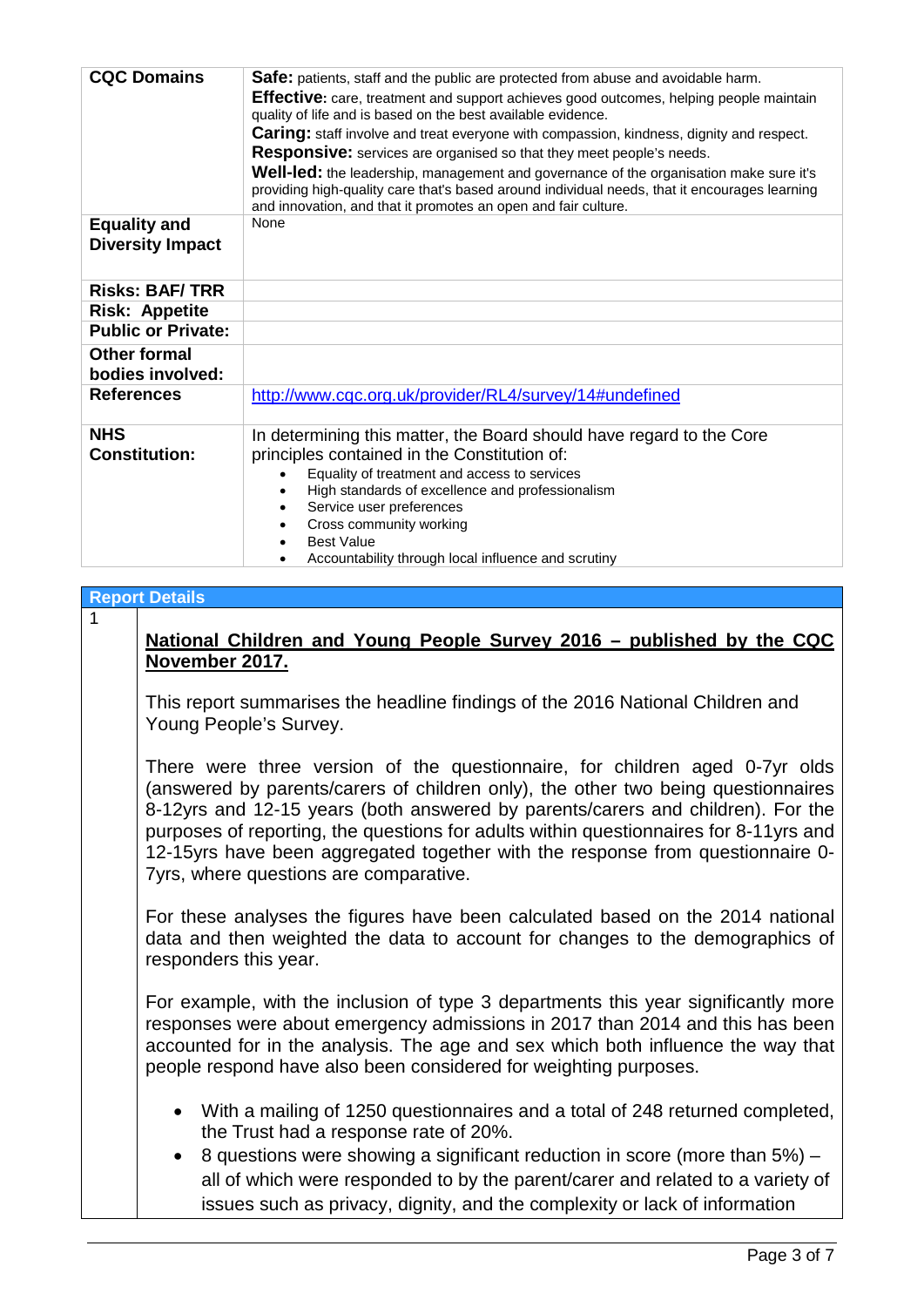given.

- 32 questions showed no significant change in score since 2014.
- 0 questions showed a statistically significant improvement.
- 4 questions were in the highest 20% of Trust scores relating to ability to ask questions and information upon discharge.
- None of the questions relating to discharge experienced a decline in score
- The Trust scored in the bottom 20% of Trusts on 39 questions.
- The activities available for children and young people have scored low. This relates to both ward play activities and distraction activities during treatment/procedures.
- 8 questions were showing a significant reduction in score (more than 5%)
- 4 questions were in the highest 20% of Trust scores
- 39 questions were in the lowest 20% of Trust scores



#### **Significant Changes since 2014**

- Did the hospital change your child's admission date at all?
- Was your child given enough privacy when receiving care and treatment?
- Did members of staff treating your child communicate with them in a way that your child could understand?
- Were members of staff available when your child needed attention?
- When you left hospital, did you know what was going to happen next with your child's care?
- Do you feel that your child was well looked after by the hospital staff?
- Were you treated with dignity and respect by the people looking after your child?
- Overall, my child had a very poor--very good experience

#### **The highest scoring questions (in top 20% of Trusts)**

- C7 Y7 Did you feel able to ask staff questions?
- C16 Y17 Did a member of staff tell you who to talk to if you were worried about anything when you got home?
- C17 Y18 When you left hospital, did you know what was going to happen next with your care?
- Y12 If you wanted, were you able to talk to a doctor or nurse without your parent or carer being there?

*(C-Children's questions; Y-Young People's questions)*

40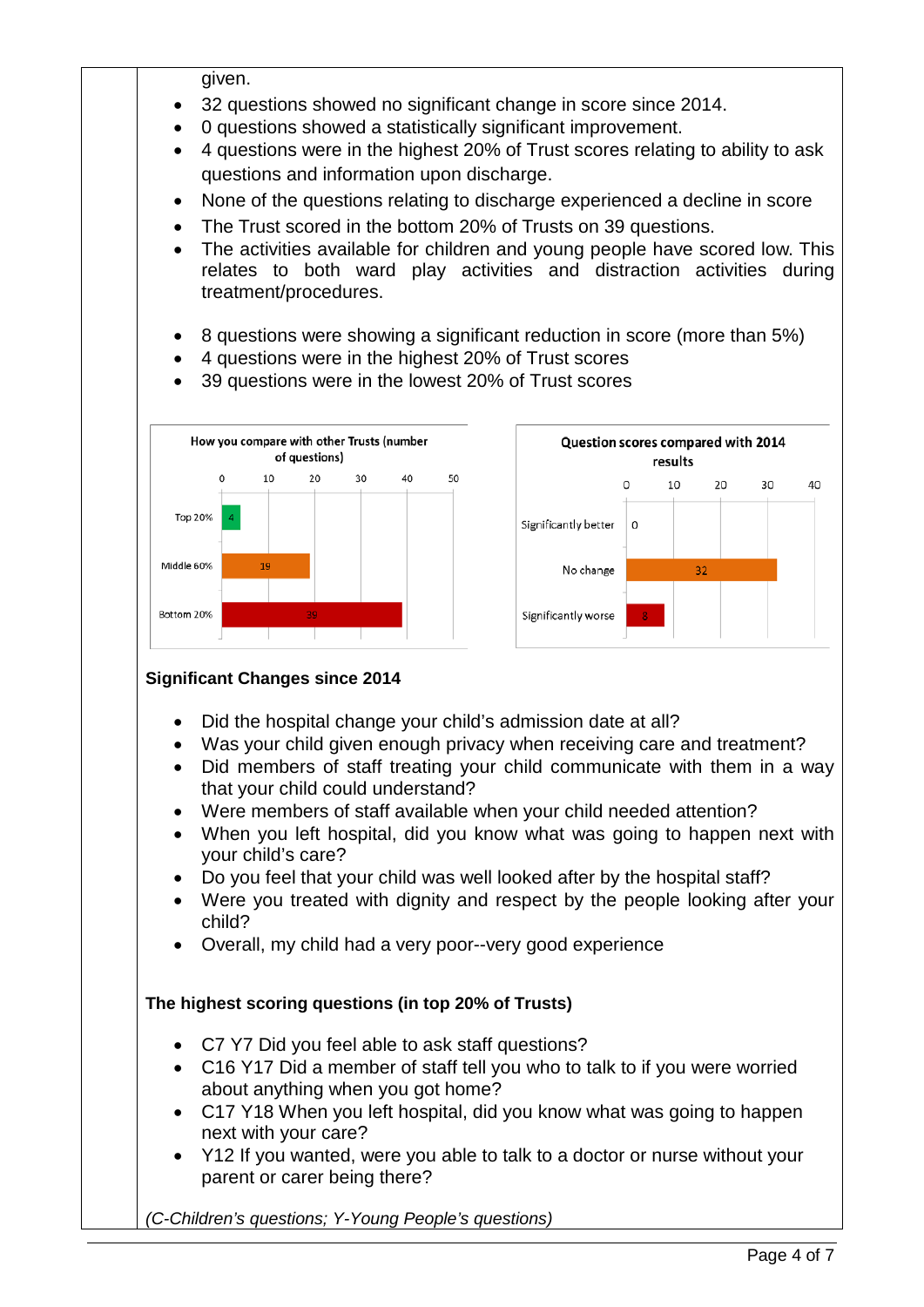#### **The Low scoring questions (in bottom 20% of Trusts)**

#### Parents/Carers

- Did the hospital change your child's admission date at all?
- Did the ward where your child stayed have appropriate equipment or adaptations for your child's physical or medical needs?
- How clean do you think the hospital room or ward was that your child was in?
- Was your child given enough privacy when receiving care and treatment?
- Were there enough things for your child to do in the hospital?
- Did staff play with your child at all while they were in hospital?
- Did new members of staff treating your child introduce themselves?
- Did members of staff treating your child give you information about their care and treatment in a way that you could understand?
- Did members of staff treating your child communicate with them in a way that your child could understand?
- Did a member of staff agree a plan for your child's care with you?
- Did you have confidence and trust in the members of staff treating your child?
- Did staff involve you in decisions about your child's care and treatment?
- Were you given enough information to be involved in decisions about your child's care and treatment?
- Did hospital staff keep you informed about what was happening whilst your child was in hospital?
- Were you able to ask staff any questions you had about your child's care?
- Did different staff give you conflicting information?
- Did you feel that staff looking after your child knew how to care for their individual or special needs?
- Were members of staff available when your child needed attention?
- Did the members of staff caring for your child work well together?
- Did you have access to hot drinks facilities?
- Were you able to prepare food in the hospital if you wanted to?
- How would you rate the facilities for parents or carers staying overnight?
- If your child felt pain while they were at the hospital, do you think staff did everything they could to help them?
- During any operations or procedures, did staff play with your child or do anything to distract them?
- Afterwards, did staff explain to you how the operations or procedures had gone?
- Were you given enough information about how your child should use the medicine?
- Did a member of staff give you advice about caring for your child after you went home?
- Do you feel that the people looking after your child listened to you?
- Do you feel that the people looking after your child were friendly?
- Do you feel that your child was well looked after by the hospital staff?
- Do you feel that you (the parent/carer) were well looked after by hospital staff?
- Were you treated with dignity and respect by the people looking after your child?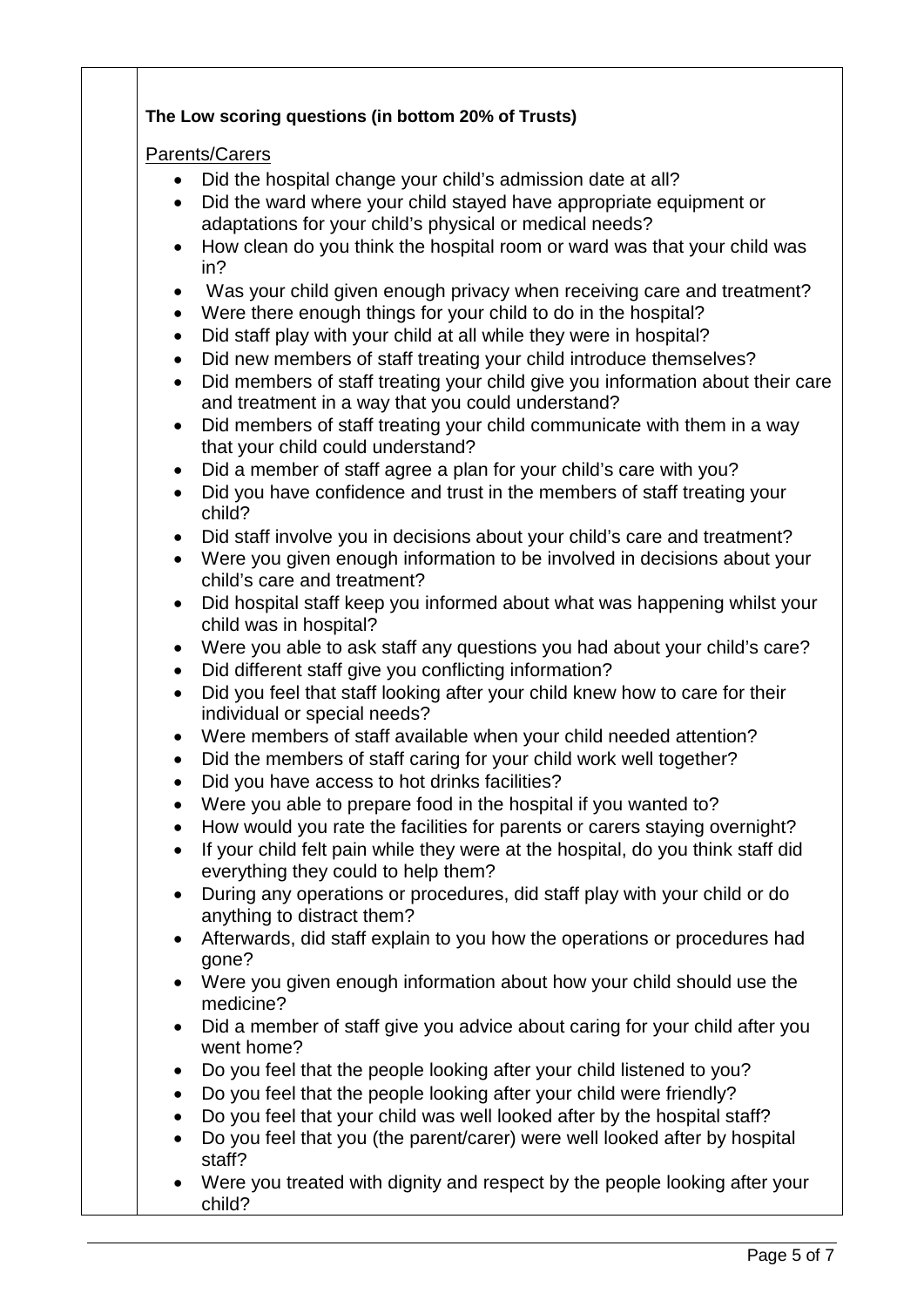• Overall, my child had a very poor--very good experience

#### Children/Young People

- C2 Y2 Were there enough things for you to do in the hospital?
- C10 Y10 If you had any worries, did a member of staff talk with you about them?
- C11 Y11 Were you given enough privacy when you were receiving care and treatment?
- C14 Y15 Before the operations or procedures, did hospital staff explain to you what would be done?
- C15 Y16 Afterwards, did staff explain to you how the operations or procedures had gone?
- C20 Y21 Overall, how well do you think you were looked after in hospital?

*(C-Children's questions; Y- Young people's questions)*

The CQC published results have indicated that the Trust is one of the 'outliner' Trusts as the results nationally as it has been identified as achieving 'much worse than expected' results for one age group (0-7 age group).

All of the questions where the Trust were in the top 20% of Trusts were answered by either children or young people directly and not their parent/carer.

The areas where most of the dissatisfaction was experienced from either children or young people directly was in relation to staff playing with or doing any activities with the patient (age 8-11) although this was mirrored by parents and carers for the age group 0-7 year olds.

Upon a deeper dive into the results it is noted that: 34% responded positively advising that staff did play with their child however 38% scored low but did not want/need them to do this with their child.

Parents/carers appeared to show a greater level of dissatisfaction in relation to:

#### **Hospital staff**

Age group  $0 - 7$  year olds Staff introducing themselves Communicating with child in way which could be understood Conflicting information Being listened to

Age group  $0 - 15$  year olds Clarity of information Ability to ask questions Availability of staff when child requires attention Knowledge of staff member to care for individual or special needs Involvement in decision making about care or agreement of care plan Trust and confidence in staff treating child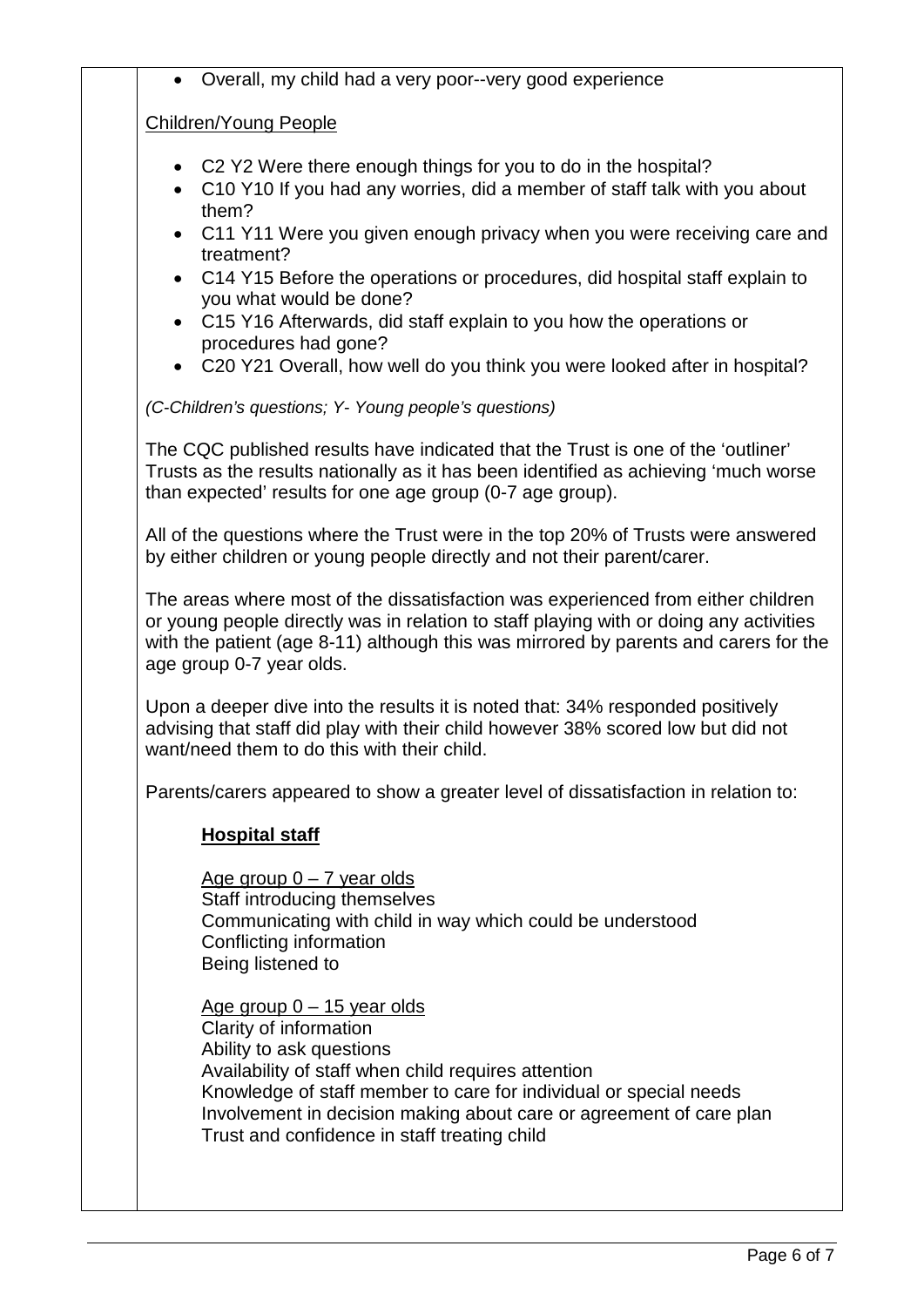|                | <b>Facilities for parents and carers, and Pain Management 0-15 group</b>                                                                                                                                                                                                                                               |  |  |  |  |  |
|----------------|------------------------------------------------------------------------------------------------------------------------------------------------------------------------------------------------------------------------------------------------------------------------------------------------------------------------|--|--|--|--|--|
|                | Whilst hot drinks facilities were available the scores in relation to ability to<br>prepare food in a hospital were low and facilities to stay overnight were in<br>the worst performing trusts for scores.<br>If child was in pain, parents/carers did not feel that staff did everything they<br>could to help them. |  |  |  |  |  |
|                | <b>Operations and Procedures</b>                                                                                                                                                                                                                                                                                       |  |  |  |  |  |
|                | During operations or procedures, did staff play with your child or do anything<br>to distract them?                                                                                                                                                                                                                    |  |  |  |  |  |
|                | <b>Leaving Hospital</b>                                                                                                                                                                                                                                                                                                |  |  |  |  |  |
|                | All of the questions in this category were reported as positive and were all<br>answered by children and young people themselves aged 8-15                                                                                                                                                                             |  |  |  |  |  |
|                | If worried after leaving hospital – who to talk to<br>What would happen next with care<br>Advice on after care                                                                                                                                                                                                         |  |  |  |  |  |
|                | This is also replicated by the responses given by parents/carers for the age<br>group 0 - 7 year olds.                                                                                                                                                                                                                 |  |  |  |  |  |
|                | A robust action plan has been compiled and will be monitored and reported against<br>where appropriate.                                                                                                                                                                                                                |  |  |  |  |  |
| $\overline{2}$ |                                                                                                                                                                                                                                                                                                                        |  |  |  |  |  |

| <b>Appendices</b>                 |  |  |  |  |  |
|-----------------------------------|--|--|--|--|--|
| Survey Questionnaires and scores. |  |  |  |  |  |
|                                   |  |  |  |  |  |
| <b>Action Plan</b>                |  |  |  |  |  |

### **OVERVIEW REPORT TO BOARD**

| The key headlines/issues and levels of assurance are set out below, and are graded as |                                                                                                             |  |  |  |  |  |  |
|---------------------------------------------------------------------------------------|-------------------------------------------------------------------------------------------------------------|--|--|--|--|--|--|
| follows:                                                                              |                                                                                                             |  |  |  |  |  |  |
| <b>Assurance level*</b>                                                               | Colour to use in 'Assurance level*' column below                                                            |  |  |  |  |  |  |
| Assured                                                                               | Green – there are no gaps in assurance                                                                      |  |  |  |  |  |  |
| Partially assured                                                                     | Amber - there are gaps in assurance but we are assured                                                      |  |  |  |  |  |  |
|                                                                                       | appropriate action plans are in place to address these                                                      |  |  |  |  |  |  |
| Not assured                                                                           | Red - there are significant gaps in assurance and we are not                                                |  |  |  |  |  |  |
|                                                                                       | assured as to the adequacy of current action plans                                                          |  |  |  |  |  |  |
|                                                                                       | If red, commentary is needed in "Next Actions" to indicate what will move the matter to<br>"full assurance" |  |  |  |  |  |  |

| <b>Key issue</b>                                                                                       | <b>Assurance</b><br>level* | <b>Committee</b><br>update | <b>Next action(s)</b>                                                                                            | <b>Timescale</b> |
|--------------------------------------------------------------------------------------------------------|----------------------------|----------------------------|------------------------------------------------------------------------------------------------------------------|------------------|
| National<br>comparisons<br>show that the Trust are<br>in the bottom 20% of<br>Trusts for 39 questions. | Amber                      |                            | A robust action plan has<br>been compiled and will<br>be monitored and<br>reported against where<br>appropriate. | Quarterly        |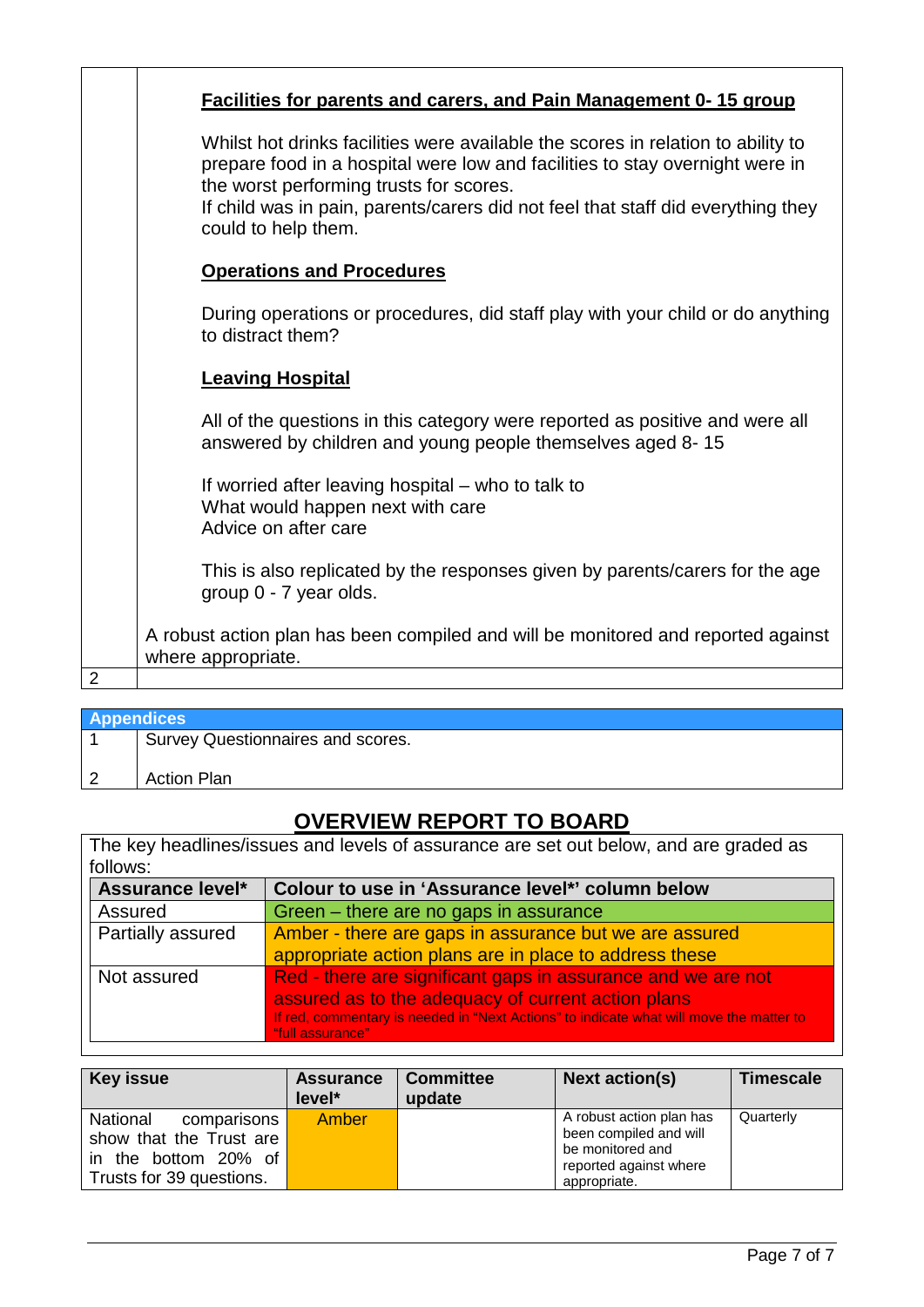### National Children and Young People Survey 2016 questions

| <b>Number in</b><br>questionnaire |                | <b>Feedback</b> | <b>Survey question</b> |                                                                                               | <b>Performance</b>              |               |                 |
|-----------------------------------|----------------|-----------------|------------------------|-----------------------------------------------------------------------------------------------|---------------------------------|---------------|-----------------|
| $0 - 7$                           | $8 - 11$       | $12 - 15$       | received from:         |                                                                                               | <b>Number of</b><br>respondents | 2016<br>score | 2016<br>banding |
|                                   |                |                 |                        |                                                                                               |                                 |               |                 |
| $\overline{2}$                    |                |                 | $P$ 0-7                | Did the hospital give you a choice of admission dates?                                        | 40                              | 3.3           |                 |
| 3                                 |                |                 | P 0-7                  | Did the hospital change your child's admission date at all?                                   | 45                              | 7.9           |                 |
|                                   |                |                 |                        | Section 2: The hospital ward                                                                  |                                 |               |                 |
|                                   | $\overline{2}$ | $\overline{2}$  | <b>CYP 8-15</b>        | Were there enough things for you to do in the hospital?                                       | 107                             | 5.9           |                 |
|                                   | 3              | 3               | <b>CYP 8-15</b>        | Did you like the hospital food?                                                               | 78                              | 6.4           |                 |
|                                   | $\overline{4}$ | $\overline{4}$  | <b>CYP 8-15</b>        | Was it quiet enough for you to sleep when needed in the<br>hospital?                          | 81                              | 5.9           |                 |
|                                   | 11             | 11              | <b>CYP 8-15</b>        | Were you given enough privacy when you were receiving<br>care and treatment?                  | 108                             | 8.7           |                 |
|                                   | $\mathbf{1}$   |                 | <b>CYP 8-11</b>        | Did hospital staff play with you or do any activities with<br>you while you were in hospital? | 39                              | 2.8           | <b>Worse</b>    |
|                                   |                | 1               | <b>CYP 12-15</b>       | Was the ward suitable for someone of your age?                                                | 53                              | 7.3           |                 |
|                                   |                |                 |                        |                                                                                               |                                 |               |                 |
| 9                                 |                |                 | $P$ 0-7                | Did staff play with your child at all while they were in<br>hospital?                         | 76                              | 6.1           |                 |
| 8                                 |                |                 | $P$ 0-7                | Were there enough things for your child to do in the<br>hospital?                             | 127                             | 6.1           | <b>Worse</b>    |
| 24                                |                |                 | $P$ 0-7                | Did your child like the hospital food provided?                                               | 71                              | 5.7           |                 |
| $\overline{7}$                    |                |                 | $P$ 0-7                | Was your child given enough privacy when receiving care<br>and treatment?                     | 139                             | 8.7           |                 |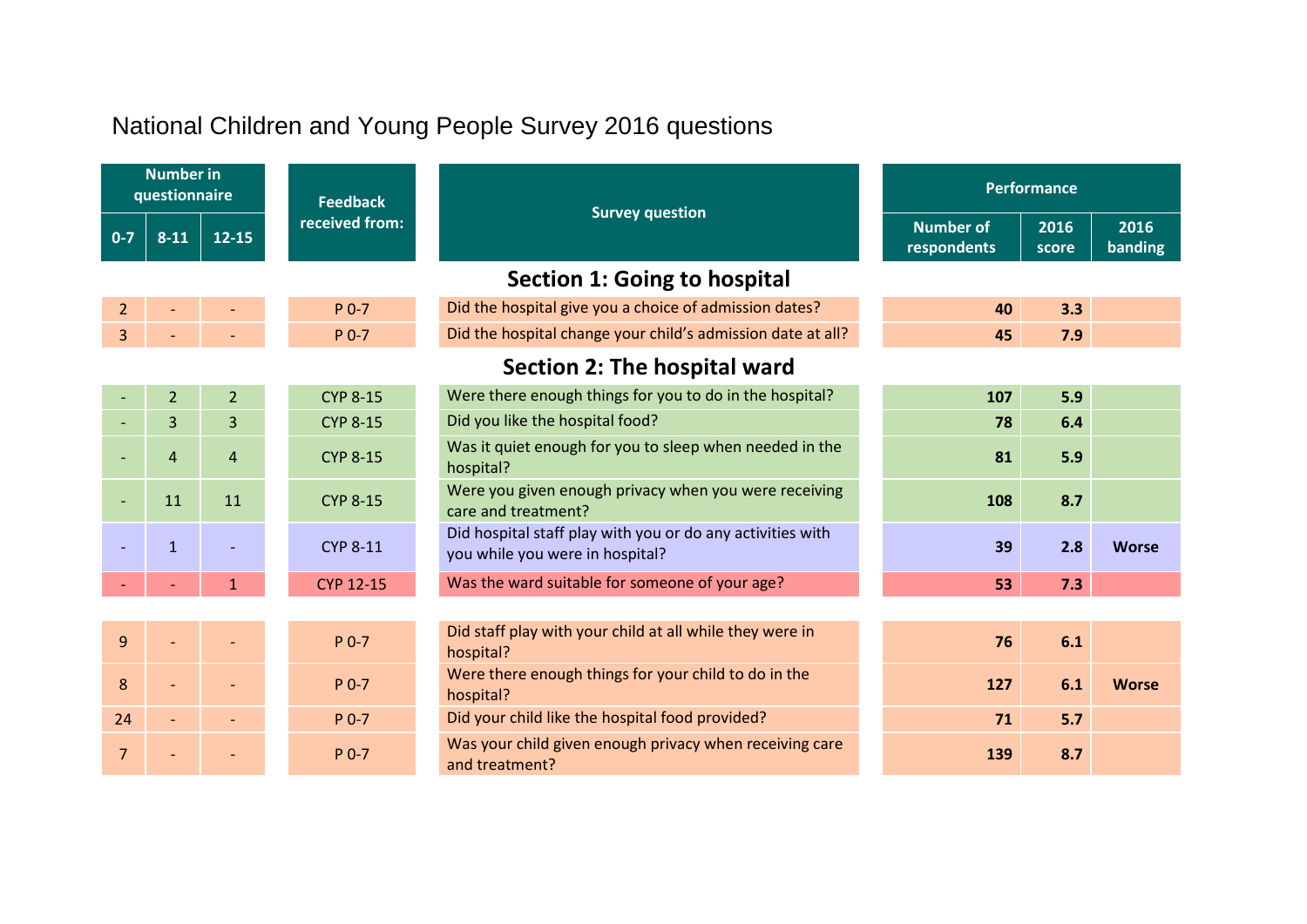|  | 25 | $P$ 0-15 | For most of their stay in hospital what type of ward did<br>your child stay on?                                                  | 242 | 9.9 |              |
|--|----|----------|----------------------------------------------------------------------------------------------------------------------------------|-----|-----|--------------|
|  | 26 | $P_0-15$ | Did the ward where your child stayed have appropriate<br>equipment or adaptations for your child's physical or<br>medical needs? | 191 |     | <b>Worse</b> |
|  | 27 | P 0-15   | How clean do you think the hospital room or ward was<br>that your child was in?                                                  | 244 | 8.4 |              |

### **Section 3: Hospital staff**

| $6\phantom{1}$<br><b>CYP 8-15</b><br>6              | When the hospital staff spoke with you, did you understand what they said?<br>107                      |     |               |
|-----------------------------------------------------|--------------------------------------------------------------------------------------------------------|-----|---------------|
|                                                     |                                                                                                        | 8.4 |               |
| $\overline{7}$<br>$\overline{7}$<br><b>CYP 8-15</b> | Did you feel able to ask staff questions?<br>87                                                        | 9.8 | <b>Better</b> |
| 8<br>8<br><b>CYP 8-15</b>                           | Did the hospital staff answer your questions?<br>85                                                    | 9.6 |               |
| 9<br><b>CYP 8-15</b><br>9                           | Were you involved in decisions about your care and treatment?<br>103                                   | 6.4 |               |
| <b>CYP 8-15</b><br>10<br>10                         | If you had any worries, did a member of staff talk with you about them?<br>85                          | 7.9 |               |
|                                                     |                                                                                                        |     |               |
| <b>CYP 12-</b><br>12<br>$\blacksquare$              | If you wanted, were you able to talk to a doctor or nurse without your parent or carer being           |     |               |
| 15<br>there?                                        |                                                                                                        |     |               |
|                                                     |                                                                                                        |     |               |
| $P$ 0-7<br>10 <sup>°</sup>                          | Did new members of staff treating your child introduce themselves?<br>138                              | 8.0 | <b>Worse</b>  |
| 12<br>$P$ 0-7                                       | Did members of staff treating your child communicate with them in a way that your child could<br>135   | 6.9 | <b>Worse</b>  |
| understand?                                         |                                                                                                        |     |               |
| 19<br>$P0-7$                                        | Did different staff give you conflicting information?<br>136                                           | 6.8 | <b>Worse</b>  |
| 41<br>$P0-7$                                        | Do you feel that the people looking after your child listened to you?<br>138                           | 7.5 | <b>Worse</b>  |
|                                                     |                                                                                                        |     |               |
| 27<br>P 0-15<br>11<br>28                            | Did members of staff treating your child give you information about their care and treatment in<br>247 | 8.5 | <b>Worse</b>  |
|                                                     | a way that you could understand?                                                                       |     |               |
| 17<br>32<br>33<br>$P$ 0-15<br>hospital?             | Did hospital staff keep you informed about what was happening whilst your child was in<br>247          | 7.5 | <b>Worse</b>  |
| 33<br>P 0-15<br>18<br>34                            | Were you able to ask staff any questions you had about your child's care?<br>240                       | 8.1 | <b>Worse</b>  |
| 28<br>13<br>29<br>$P$ 0-15                          | Did a member of staff agree a plan for your child's care with you?<br>232 <sub>1</sub>                 |     | 8.5 Worse     |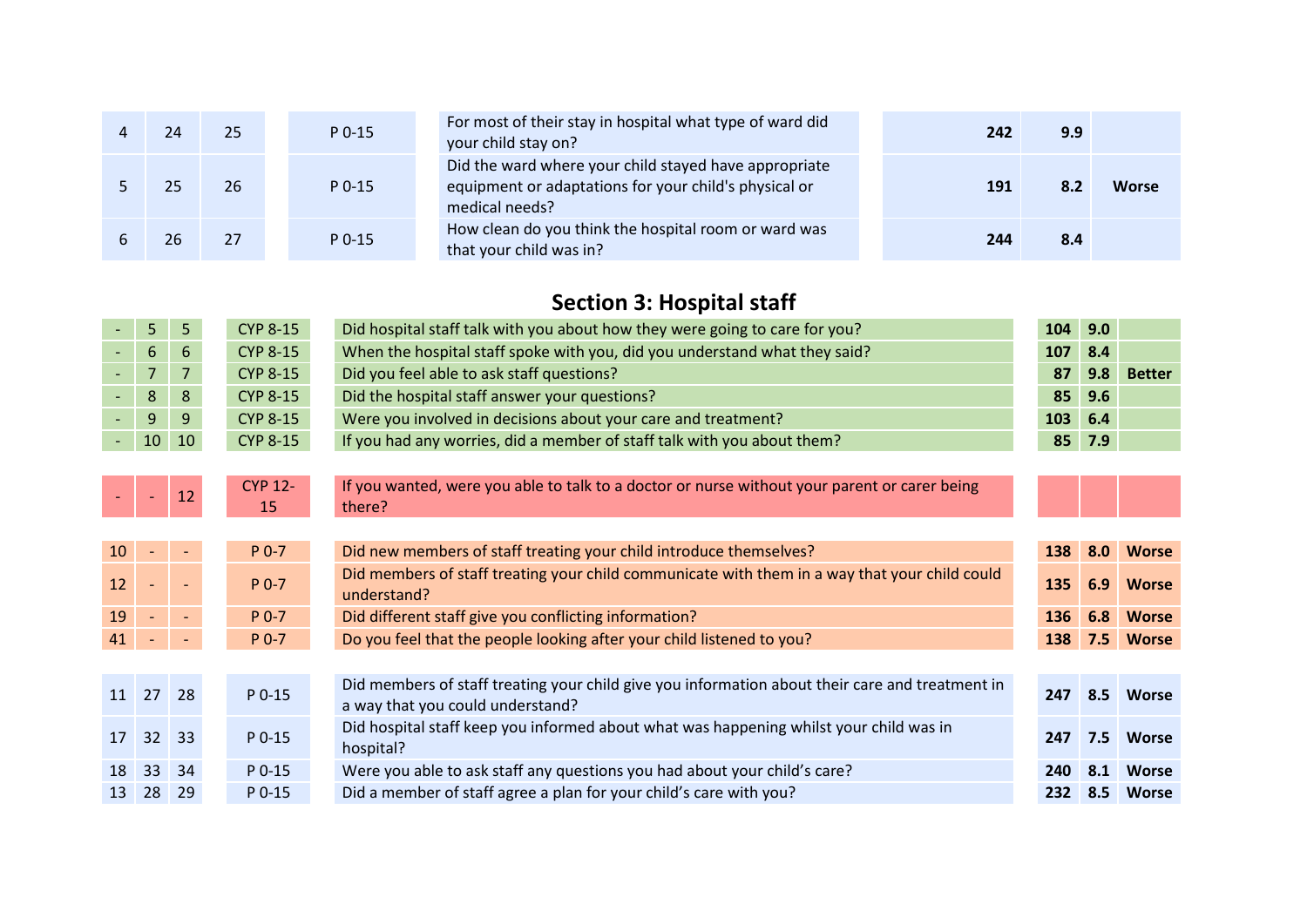| 15 | 30 <sup>°</sup> | 31            | P 0-15          | Did staff involve you in decisions about your child's care and treatment?                                              | 241     | 7.9    |              |
|----|-----------------|---------------|-----------------|------------------------------------------------------------------------------------------------------------------------|---------|--------|--------------|
| 16 | 31 32           |               | P 0-15          | Were you given enough information to be involved in decisions about your child's care and<br>treatment?                | 243     | 8.2    |              |
| 20 | 34              | 35            | P 0-15          | Were the different members of staff caring for and treating your child aware of their medical<br>history?              | 219 7.4 |        |              |
| 21 | 35              | 36            | P 0-15          | Did you feel that staff looking after your child knew how to care for their individual or special<br>needs?            | 208     | 7.7    | <b>Worse</b> |
| 22 | 36              | 37            | P 0-15          | Were members of staff available when your child needed attention?                                                      | 234     | 6.9    | <b>Worse</b> |
| 23 | 37              | 38            | P 0-15          | Did the members of staff caring for your child work well together?                                                     | 240     | 7.7    | <b>Worse</b> |
| 14 | 29              | 30            | $P$ 0-15        | Did you have confidence and trust in the members of staff treating your child?                                         | 244     | 8.1    | <b>Worse</b> |
|    |                 |               |                 | Section 4: Facilities for parents and carers                                                                           |         |        |              |
| 25 | 38              | 39            | P 0-15          | Did you have access to hot drinks facilities in the hospital?                                                          | 245     | 8.0    |              |
| 26 | 39              | 40            | $P$ 0-15        | Were you able to prepare food in the hospital if you wanted to?                                                        | 116     | 2.7    |              |
| 28 | 41 42           |               | $P$ 0-15        | How would you rate the facilities for parents or carers staying overnight?                                             | 98      |        | 5.7 Worse    |
|    |                 |               |                 | <b>Section 5: Pain management</b>                                                                                      |         |        |              |
|    | 12              | 13            | <b>CYP 8-15</b> | If you felt pain while you were at the hospital, do you think staff did everything they could to<br>help you?          |         | 91 8.7 |              |
|    |                 |               |                 |                                                                                                                        |         |        |              |
| 29 | 42 43           |               | P 0-15          | If your child felt pain while they were at the hospital, do you think staff did everything they<br>could to help them? | 203     |        | 7.4 Worse    |
|    |                 |               |                 | <b>Section 6: Operations and procedures</b>                                                                            |         |        |              |
|    | 14              | 15            | <b>CYP 8-15</b> | Before the operations or procedures, did hospital staff explain to you what would be done?                             | 69      | 9.2    |              |
|    | 15              | <sup>16</sup> | <b>CYP 8-15</b> | Afterwards, did staff explain to you how the operations or procedures had gone?                                        | 69      | 8.0    |              |
|    |                 |               |                 |                                                                                                                        |         |        |              |
| 31 | 44              | -45           | $P$ 0-15        | Before your child had any operations or procedures did a member of staff explain to you what<br>would be done?         | 122 9.5 |        |              |
| 32 | 45              | 46            | P 0-15          | Before the operations or procedures, did a member of staff answer your questions in a way you<br>could understand?     | 120     | 9.3    |              |
| 33 | 46              | 47            | P 0-15          | During any operations or procedures, did staff play with your child or do anything to distract<br>them?                | 91      | 6.3    | <b>Worse</b> |
|    |                 |               |                 |                                                                                                                        |         |        |              |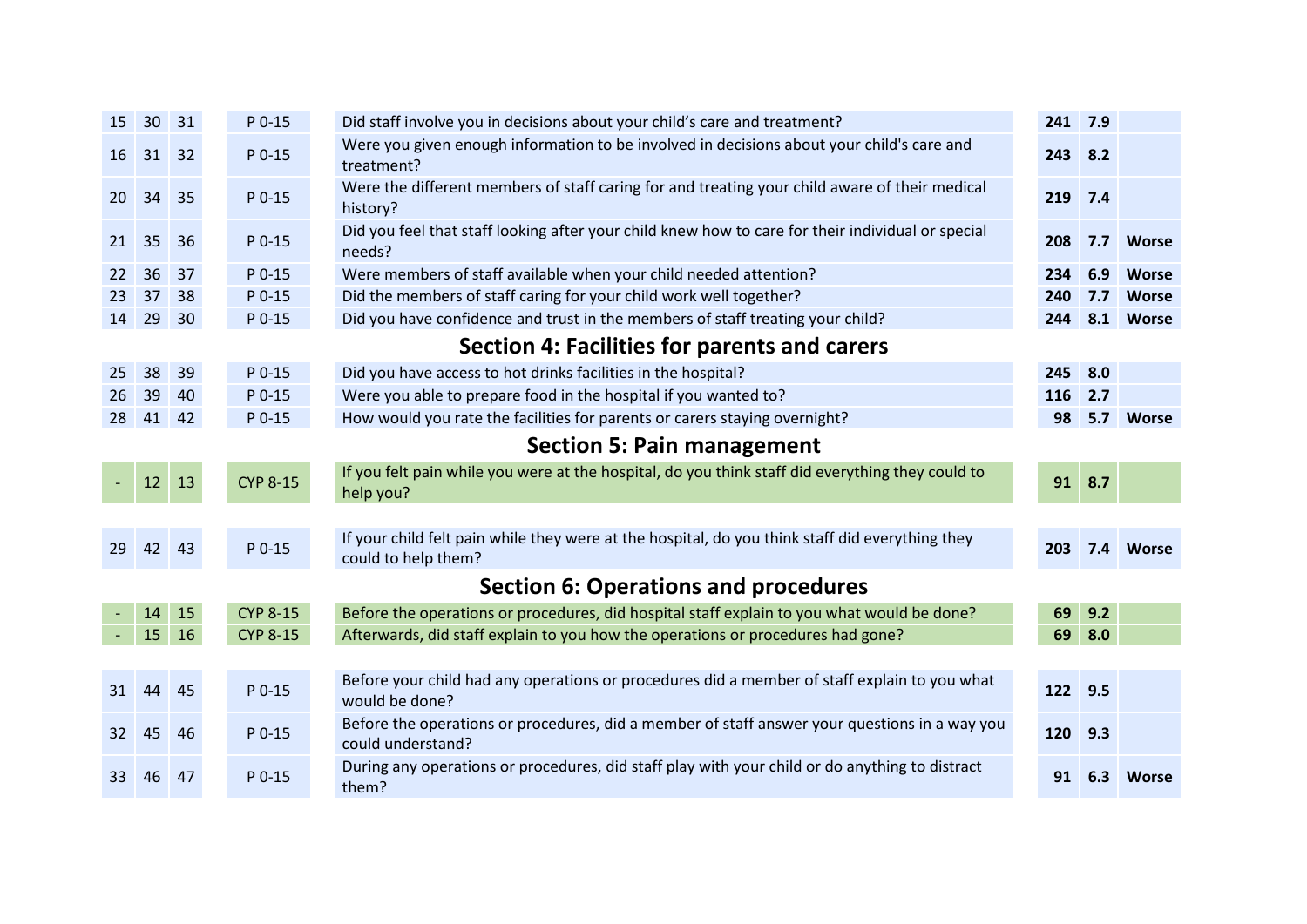| 34             | 47                                 | 48             | $P$ 0-15        | Afterwards, did staff explain to you how the operations or procedures had gone?                                                                       | 123 8.3 |     |              |  |  |  |  |
|----------------|------------------------------------|----------------|-----------------|-------------------------------------------------------------------------------------------------------------------------------------------------------|---------|-----|--------------|--|--|--|--|
|                |                                    |                |                 |                                                                                                                                                       |         |     |              |  |  |  |  |
|                |                                    |                |                 | <b>Section 7: Medicines</b>                                                                                                                           |         |     |              |  |  |  |  |
| 36             | 49                                 | 50             | P 0-15          | Were you given enough information about how your child should use the medicine(s) (e.g.<br>when to take it, or whether it should be taken with food)? | 97      | 9.3 |              |  |  |  |  |
|                | <b>Section 8: Leaving hospital</b> |                |                 |                                                                                                                                                       |         |     |              |  |  |  |  |
| $\blacksquare$ | 16                                 | 17             | <b>CYP 8-15</b> | Did a member of staff tell you who to talk to if you were worried about anything when you got<br>home?                                                | 100     | 8.3 |              |  |  |  |  |
|                | 17                                 | 18             | <b>CYP 8-15</b> | When you left hospital, did you know what was going to happen next with your care?                                                                    | 108     | 8.2 |              |  |  |  |  |
|                | 18                                 | 19             | <b>CYP 8-15</b> | Did a member of staff give you advice on how to look after yourself after you went home?                                                              | 101     | 8.6 |              |  |  |  |  |
|                |                                    |                |                 |                                                                                                                                                       |         |     |              |  |  |  |  |
| 38             |                                    |                | P 0-7           | Did a member of staff tell you who to talk to if you were worried about your child when you got<br>home?                                              | 130     | 8.6 |              |  |  |  |  |
|                |                                    |                |                 |                                                                                                                                                       |         |     |              |  |  |  |  |
| 39             | 51                                 | 52             | P 0-15          | When you left hospital, did you know what was going to happen next with your child's care?                                                            | 221     | 8.0 |              |  |  |  |  |
| 37             | 50                                 | 51             | $P$ 0-15        | Did a staff member give you advice about caring for your child after you went home?                                                                   | 236     | 8.1 |              |  |  |  |  |
| 40             | 52                                 | 53             | P 0-15          | Were you given any written information (such as leaflets) about your child's condition or<br>treatment to take home with you?                         | 164     | 7.3 |              |  |  |  |  |
|                |                                    |                |                 | <b>Section 9: Overall experience</b>                                                                                                                  |         |     |              |  |  |  |  |
|                | 19                                 | 20             | <b>CYP 8-15</b> | Do you feel that the people looking after you were friendly?                                                                                          | 108     | 9.2 |              |  |  |  |  |
|                | 20                                 | 21             | <b>CYP 8-15</b> | Overall, how well do you think you were looked after in hospital?                                                                                     | 108     | 8.7 |              |  |  |  |  |
|                |                                    |                |                 |                                                                                                                                                       |         |     |              |  |  |  |  |
| 42             |                                    |                | $P$ 0-7         | Do you feel that the people looking after your child were friendly?                                                                                   | 137     | 8.6 |              |  |  |  |  |
| 43             |                                    | $\blacksquare$ | P 0-7           | Do you feel that your child was well looked after by the hospital staff?                                                                              | 137     | 7.9 | <b>Worse</b> |  |  |  |  |
| 45             | $\overline{\phantom{a}}$           |                | P 0-7           | Were you treated with dignity and respect by the people looking after your child?                                                                     | 137     | 8.3 | <b>Worse</b> |  |  |  |  |
|                |                                    |                |                 |                                                                                                                                                       |         |     |              |  |  |  |  |
|                | 53                                 | 54             | P 0-15          | Do you feel that you (the parent/carer) were well looked after by hospital staff?                                                                     | 241     | 7.0 | <b>Worse</b> |  |  |  |  |
| 46             | 54                                 | 55             | P 0-15          | Overall                                                                                                                                               | 240     | 7.6 | <b>Worse</b> |  |  |  |  |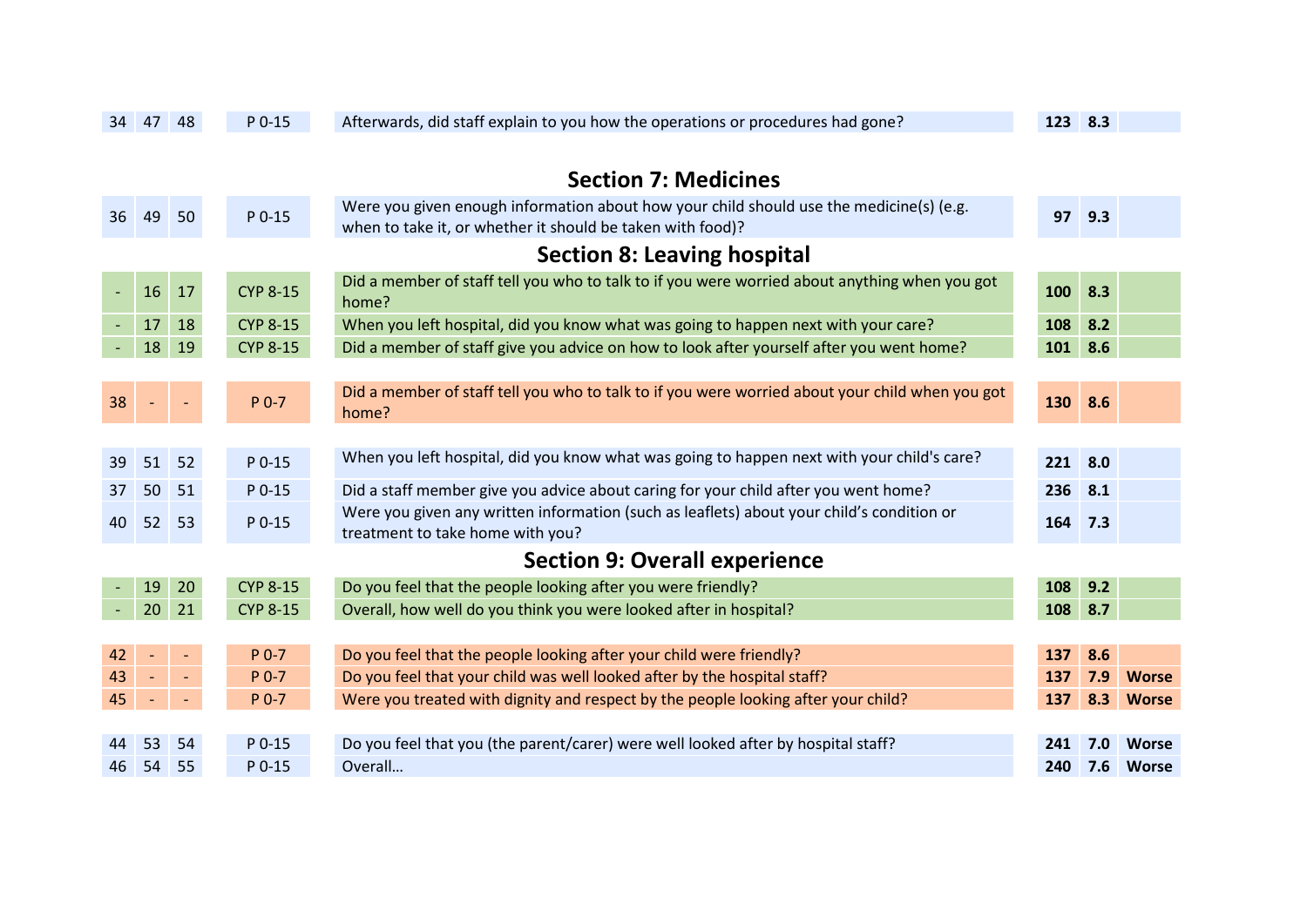Children, aged 8-11 Young people, aged 12-15 Children & young people, aged 8-15 Parents/carers of children, aged 0-7 Parents/carers of children & young people, aged 0-15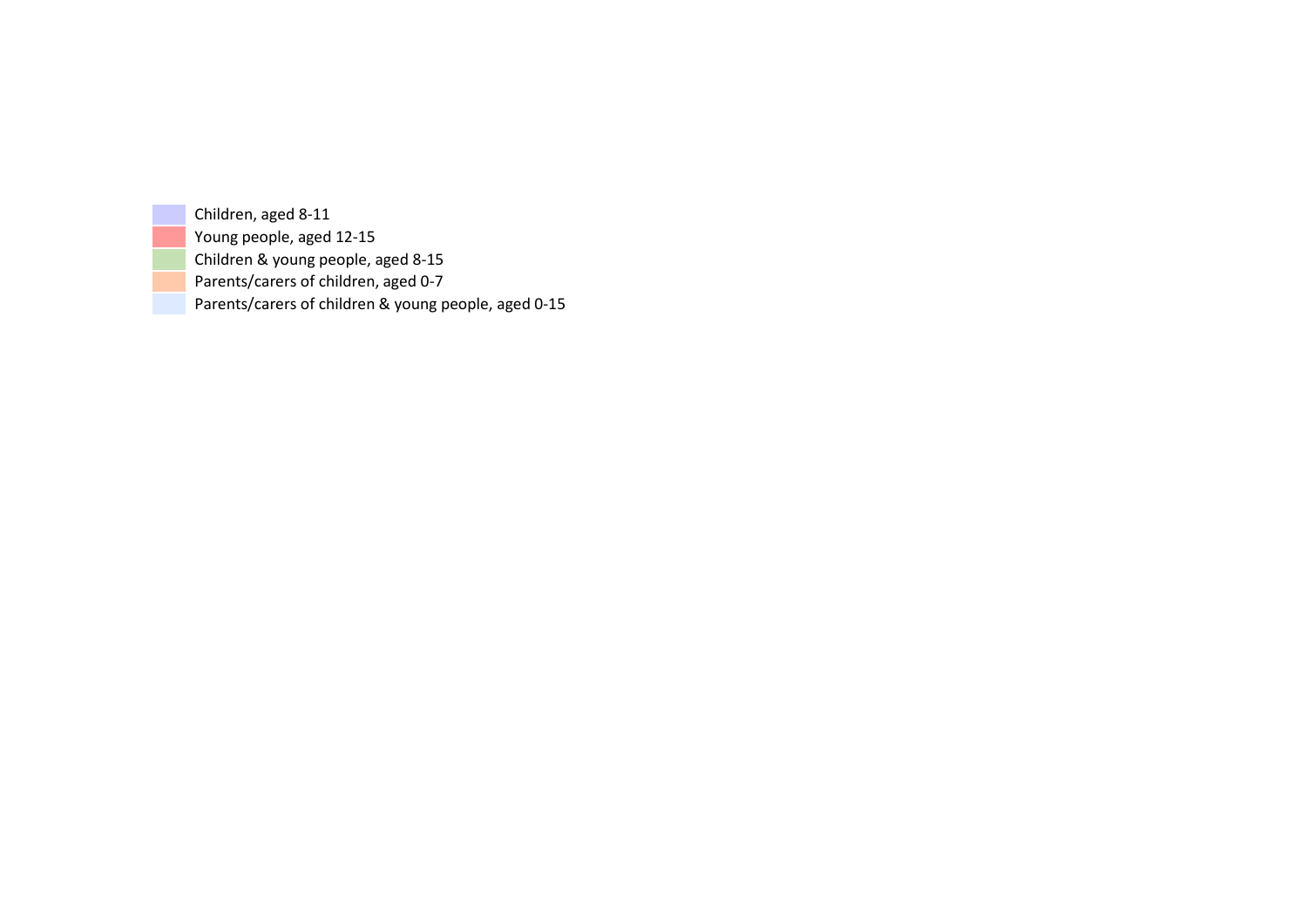# 2016 Children and young people's inpatient and day case survey action plan

This document is an action plan in response to the 2016 survey undertaken by the CQC. It was noted that the amount of respondents that replied was small, with a total of 248, a very small percentage of the amount of inpatients and day case patients that we would see per year.

It is also worth noting that some of these day case patients may have replied in response to their experience in Beynon Theatres. The paediatric department were aware of the inappropriate use of Beynon Theatres, and have since moved Day Cases out of that area completely. It is not know which area these responses pertain to. Furthermore, there is no qualitative information therefore some issues are difficult to address specifically.

| Question                                       | Actions required                           | Timescale &            | Progress Update                                                                                                                                                                 | Evidence                              | RAG    |
|------------------------------------------------|--------------------------------------------|------------------------|---------------------------------------------------------------------------------------------------------------------------------------------------------------------------------|---------------------------------------|--------|
|                                                | /completed                                 | Identified lead        |                                                                                                                                                                                 |                                       | rating |
| 7 Was your child given                         | PAU triage area now                        | Matron/Directorate     | <b>CLOSED</b>                                                                                                                                                                   | PAU reconfiguration                   |        |
| enough privacy when                            | undertaken in a room                       | Manager                |                                                                                                                                                                                 |                                       |        |
| receiving care and                             | rather than behind a                       |                        |                                                                                                                                                                                 |                                       |        |
| treatment?                                     | curtain in a busy waiting                  |                        |                                                                                                                                                                                 |                                       |        |
|                                                | room.                                      |                        |                                                                                                                                                                                 |                                       |        |
| 22 Were members of staff                       | Increased presence of                      | Directorate            | <b>CLOSED</b>                                                                                                                                                                   | Copy of doctor's rota                 |        |
| available when your child<br>needed attention? | junior and middle<br>grades on shop floor. | Manager                | ON-GOING: Latest rotation of junior<br>and middle grade doctors is at full<br>complement which is supported by<br>the employment of both junior and<br>clinical senior fellows. |                                       |        |
|                                                | Increased presence of<br>nurses on ward    | Matron/Ward<br>Manager | <b>ON-GOING: Sickness has decreased</b><br>over the past 12 months and also<br>maternity leave has reduced.                                                                     | Sickness figures.<br>Copy of off Duty |        |

Below are specific actions that have or will be put in place to address some of the issue below that were highlighted in the survey: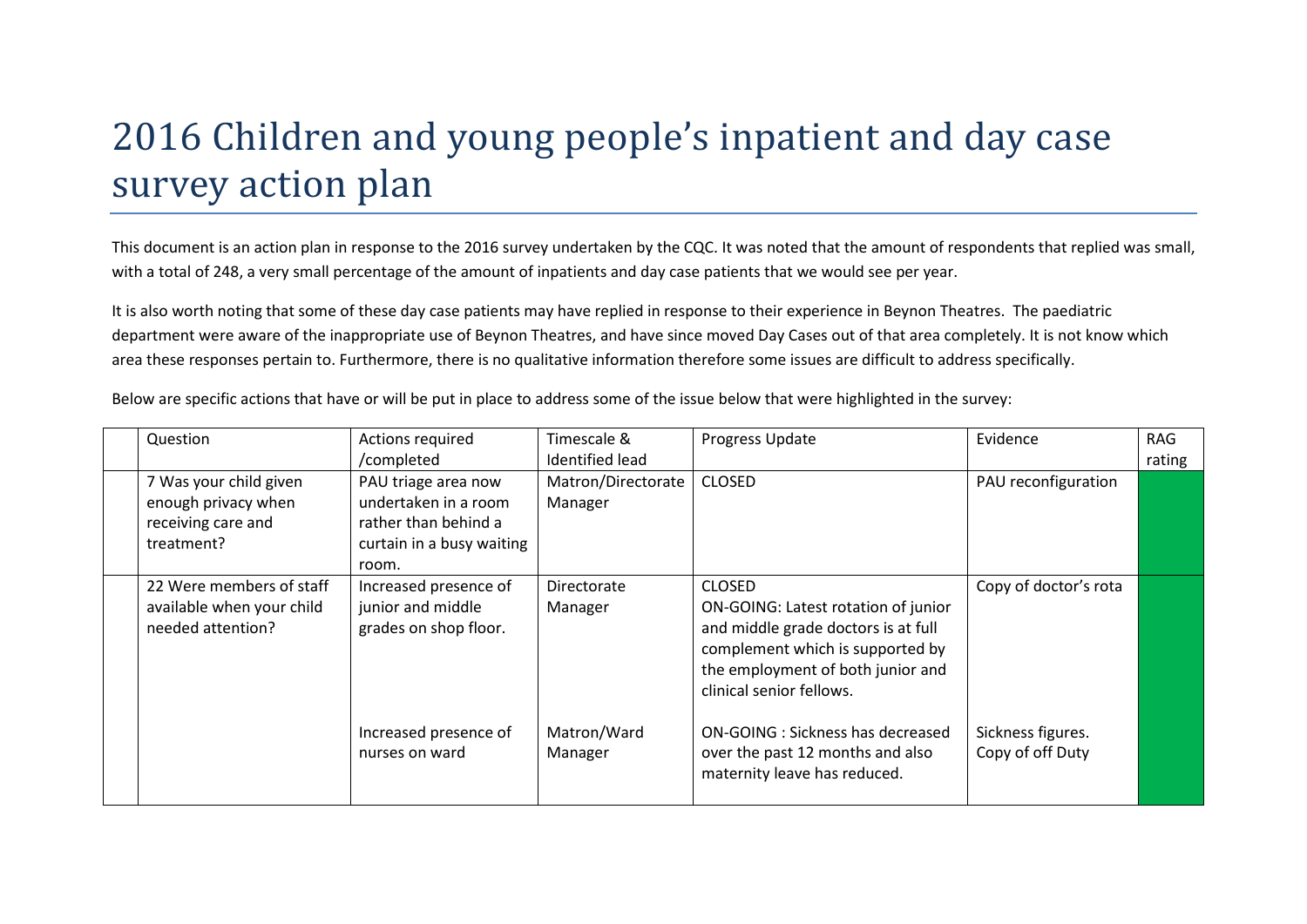|                                                                                                                                          |                                                                                                                                                |                                                                              | ON-GOING: nurse recruitment to fill<br>vacancies.                                                                                                                 |                                                           |  |
|------------------------------------------------------------------------------------------------------------------------------------------|------------------------------------------------------------------------------------------------------------------------------------------------|------------------------------------------------------------------------------|-------------------------------------------------------------------------------------------------------------------------------------------------------------------|-----------------------------------------------------------|--|
| 3 Did the hospital change<br>your child's admission date<br>at all?                                                                      | Create robust processes<br>for the booking of TCIs<br>and ensure that<br>specialities are aware of<br>the amount of TCIs that<br>can be booked | Directorate<br>Manager<br><b>Directorate</b><br>Manager                      | <b>CLOSED</b><br>Agreed amount of TCIs with<br>Orthopaedics and Head and Neck on<br>Wednesdays.<br>No other issues identified with other<br>directorates.         | Copy of TCI lists.                                        |  |
| 5 Did the ward where your<br>child stayed have<br>appropriate equipment or<br>adaptations for your child's<br>physical or medical needs? | <b>Recent PAU</b><br>refurbishment and<br>reconfiguration.<br>Ward refurbishment<br>completed meaning<br>environment is fit for<br>purpose.    | <b>Directorate</b><br>Manager/Matron<br><b>Directorate</b><br>Manager/Matron | <b>CLOSED</b><br>Refurbishment taken place.<br><b>CLOSED</b><br>Refurbishment taken place.                                                                        | Visit to PAU.<br>Visit to ward.                           |  |
| 6 How clean do you think<br>the hospital room or ward<br>was that your child was in?                                                     | Regular cleaning audit<br>to take place.<br>Refurbishment of PAU<br>and A21 to ensure IP<br>compliance.                                        | Ward<br>manager/Matron<br><b>Directorate</b><br>Manager/Matron               | <b>CLOSED</b><br>Monthly ward environmental audits<br>take place. Cleaning audits take<br>place throughout the year.<br><b>CLOSED</b><br>Refurbishment completed. | Copy of audits and/or<br>audit schedule.<br>Visit to PAU. |  |
| 8 Were there enough things<br>for your child to do in the<br>hospital?                                                                   | Review of provision of<br>activities available on<br>ward                                                                                      | Ward<br>manager/play<br>specialists                                          | <b>CLOSED</b><br>Vacancy for an additional 0.61 WTE<br>band 4 play specialist recruited to.                                                                       |                                                           |  |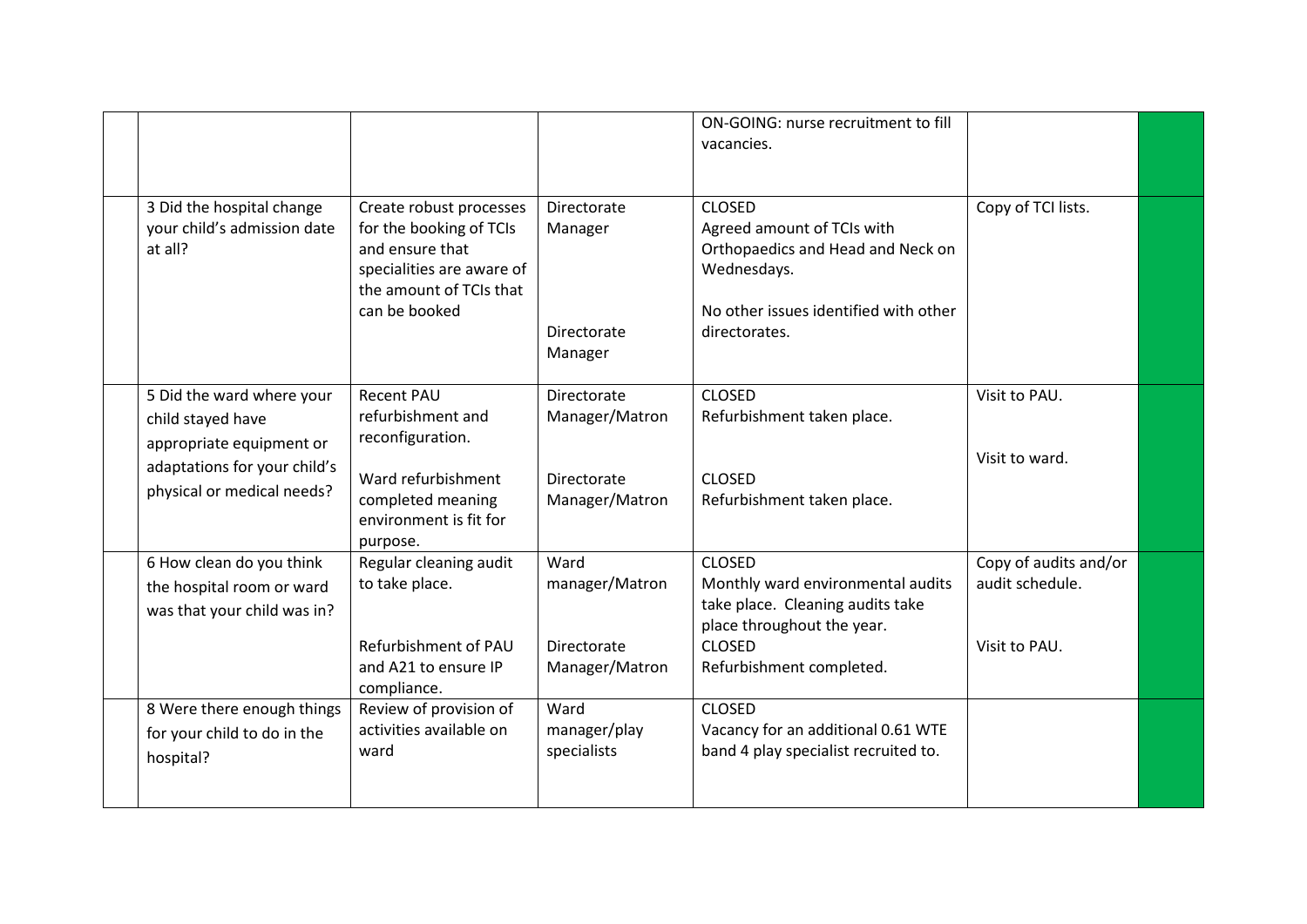| 9 Did staff play with your<br>child at all while they were<br>in hospital?          | Increased play<br>therapists.                                                         | Ward<br>manager/play<br>specialists | As above.                                                                                                                                                |                                              |  |
|-------------------------------------------------------------------------------------|---------------------------------------------------------------------------------------|-------------------------------------|----------------------------------------------------------------------------------------------------------------------------------------------------------|----------------------------------------------|--|
| 25 Did you have access to<br>hot drinks facilities?                                 | A21 has a hot drink<br>facility; believe this may<br>be pertaining to Beynon<br>Ward? |                                     | <b>CLOSED</b><br>Regular hot drinks rounds are<br>undertaken on the ward by the HCA<br>staff during the day and evening.                                 |                                              |  |
| 28 How would you rate the<br>facilities for parents or<br>carers staying overnight? | Refurbishment of<br>parent flat area.                                                 | <b>COMPLETED</b>                    | <b>CLOSED</b><br>New bed and bedding purchased,<br>broken blinds replaced, all walls<br>painted and now IP compliant,<br>artwork donated.                | Refurbishment<br>completed                   |  |
| 10 Did new members of<br>staff treating your child<br>introduce themselves?         | Reiterate to staff the<br>#hellomynameis<br>campaign                                  | Directorate Manger                  | <b>CLOSED</b><br>Monkey Wellbeing resources utilised<br>around COPD and Ward which is a<br>partner of #hellomynameis<br>https://www.monkeywellbeing.com/ | Evidence of<br>information round<br>the ward |  |

We believe that without contextual information, the questions below are difficult to address specifically and associate tangible actions to. Therefore, this report and the themes below **were discussed at the Paediatric Governance meeting on 26th January 2018 and circulated to staff for awareness**.

- 12 Did members of staff treating your child communicate with them in a way that your child could understand?
- 39 When you left hospital, did you know what was going to happen next with your child's care?
- 43 Do you feel that your child was well looked after by the hospital staff?
- 45 Were you treated with dignity and respect by the people looking after your child?
- 46 Overall, my child had a very poor--very good experience
- 11 Did members of staff treating your child give you information about their care and treatment in a way that you could understand?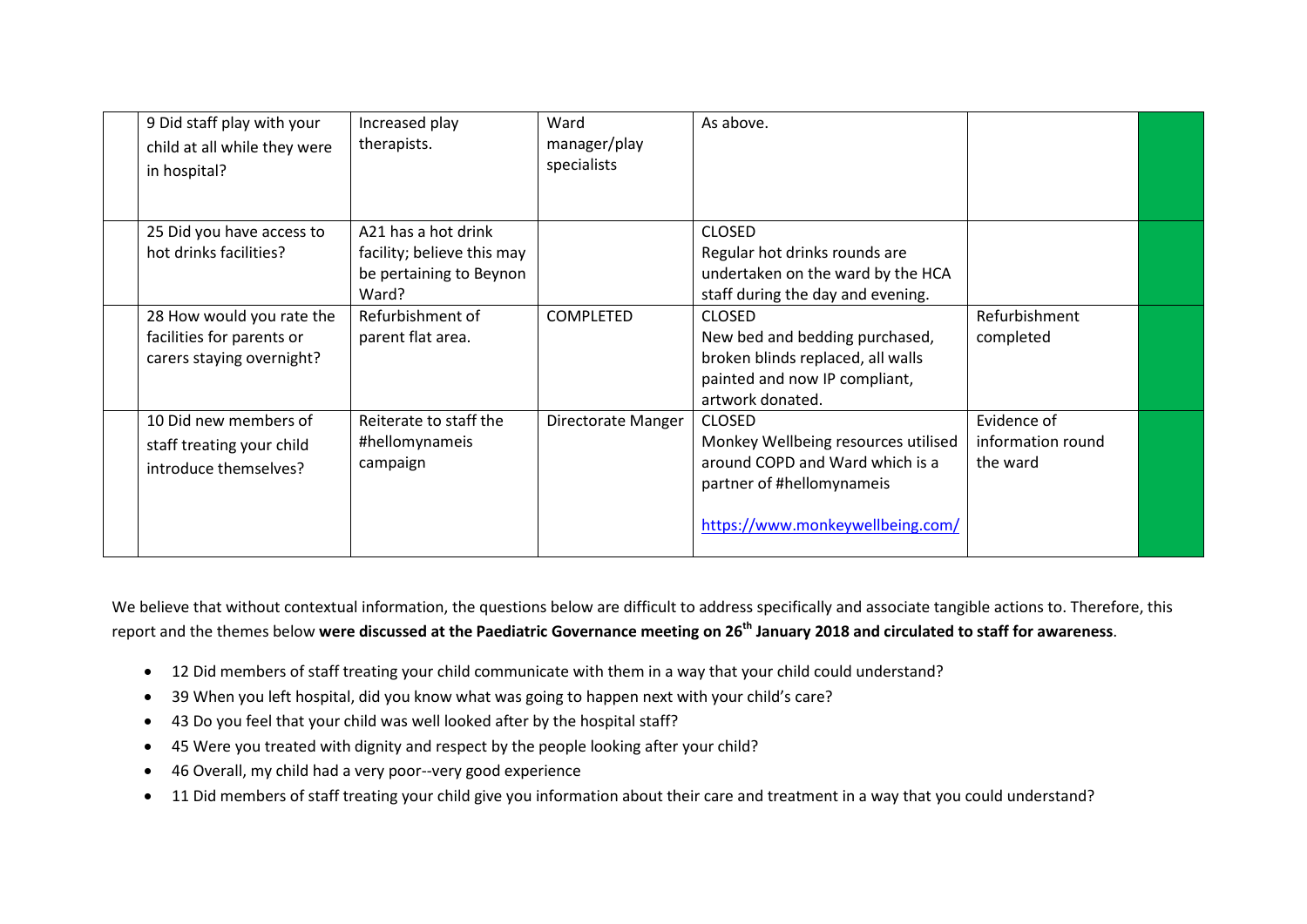- 12 Did members of staff treating your child communicate with them in a way that your child could understand?
- 13 Did a member of staff agree a plan for your child's care with you?
- 14 Did you have confidence and trust in the members of staff treating your child?
- 15 Did staff involve you in decisions about your child's care and treatment?
- 16 Were you given enough information to be involved in decisions about your child's care and treatment?
- 17 Did hospital staff keep you informed about what was happening whilst your child was in hospital?
- 18 Were you able to ask staff any questions you had about your child's care?
- 19 Did different staff give you conflicting information?
- 21 Did you feel that staff looking after your child knew how to care for their individual or special needs?
- 23 Did the members of staff caring for your child work well together?
- 29 If your child felt pain while they were at the hospital, do you think staff did everything they could to help them?
- 33 During any operations or procedures, did staff play with your child or do anything to distract them?
- 34 Afterwards, did staff explain to you how the operations or procedures had gone?
- 36 Were you given enough information about how your child should use the medicine?
- 37 Did a member of staff give you advice about caring for your child after you went home?
- 41 Do you feel that the people looking after your child listened to you?
- 42Do you feel that the people looking after your child were friendly?
- 43 Do you feel that your child was well looked after by the hospital staff?
- 44 Do you feel that you (the parent/carer) were well looked after by hospital staff?
- 45 Were you treated with dignity and respect by the people looking after your child?
- C10 Y10 If you had any worries, did a member of staff talk with you about them?
- C11 Y11 Were you given enough privacy when you were receiving care and treatment?
- C14 Y15 Before the operations or procedures, did hospital staff explain to you what would be done?
- C15 Y16 Afterwards, did staff explain to you how the operations or procedures had gone?
- C20 Y21 Overall, how well do you think you were looked after in hospital?